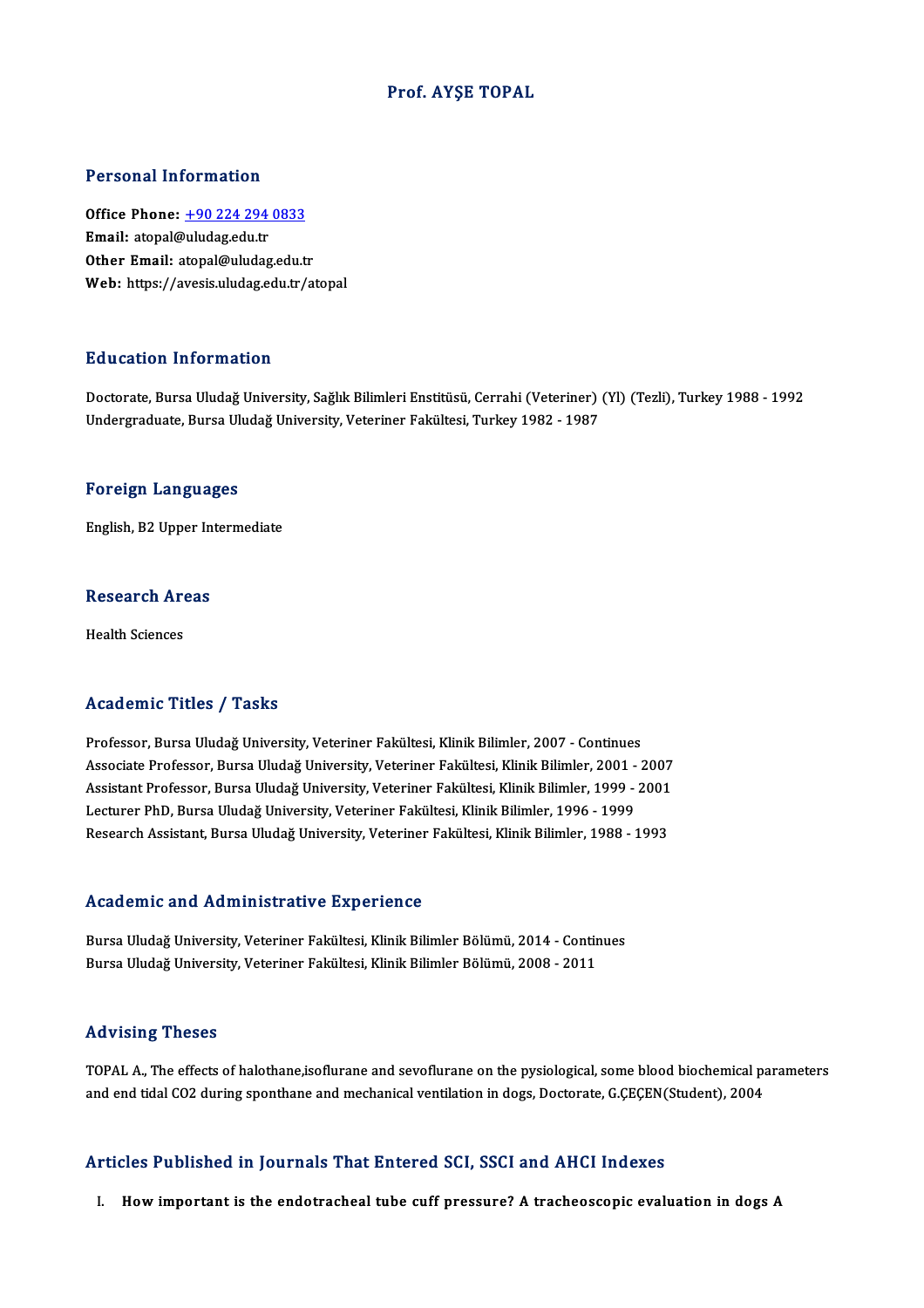légcso′tubus mandzsettájában uralkodó nyomás jelento′sége: Tracheoszkópos értékelés kutyákban<br>SALCH, Getin M. Gesme H. TORAL A. RAVRAM A. S légcso′tubus mandzsettájában uralkodó nyomá<br>SALCI H., Çetin M., Çeşme H., TOPAL A., BAYRAM A. S.<br>Megyer Alleteryesek Laria vel 140 no 7. pp.411.421 légcso'tubus mandzsettájában uralkodó nyomás jelento'sége: Tracheoszkópos érték<br>SALCI H., Çetin M., Çeşme H., TOPAL A., BAYRAM A. S.<br>Magyar Allatorvosok Lapja, vol.140, no.7, pp.411-421, 2018 (Journal Indexed in SCI Expand SALCI H., Çetin M., Çeşme H., TOPAL A., BAYRAM A. S.<br>Magyar Allatorvosok Lapja, vol.140, no.7, pp.411-421, 2018 (Journal Indexed in SCI Expanded)<br>II. Ankaferd blood stopper accelerates deep second degree burn wound hea

- Magyar Allatorvosok Lapja, vol.140, no.7, pp.411-421, 2018 (Journal Indexed in SCI Expand<br>Ankaferd blood stopper accelerates deep second degree burn wound healing in<br>TOPAL A., GÜL SATAR N. Y. , Cangul İ. T. , Oktay M. A. , Ankaferd blood stopper accelerates deep second degree burn wound hea<br>TOPAL A., GÜL SATAR N. Y. , Cangul İ. T. , Oktay M. A. , Inan K., Cecen G., Akarsu E. P. ,<br>ACTA VETERINARIA BRNO, vol.87, no.3, pp.261-269, 2018 (Journal TOPAL A., GÜL SATAR N. Y. , Cangul İ. T. , Oktay M. A. , Inan K., Cecen G., Akarsu E. P. , Can H.<br>ACTA VETERINARIA BRNO, vol.87, no.3, pp.261-269, 2018 (Journal Indexed in SCI)<br>III. In vivo systemic chlorogenic acid therap
- ACTA VETERINARIA BRNO, vol.87, no<br>In vivo systemic chlorogenic acid<br>cytotoxicity/genotoxicity profile<br>Pagdas D. Ftag B. C. Cul Z. Zivanak b In vivo systemic chlorogenic acid therapy under diabetic conditions: Wound healing effects and<br>cytotoxicity/genotoxicity profile<br>Bagdas D., Etoz B. C. , Gul Z., Ziyanok Demirtaş S., Inan S., Turacozen O., Gül Satar N. Y. ,

cy<br>Ba<br>al Bagdas D., Etoz B. C. , Gul Z., Ziyanok Demirtaş S., Inan S., Turacozen O., Gül Satar N. Y.<br>al.<br>FOOD AND CHEMICAL TOXICOLOGY, vol.81, pp.54-61, 2015 (Journal Indexed in SCI)<br>Intervel between injection of sentrast meterial

FOOD AND CHEMICAL TOXICOLOGY, vol.81, pp.54-61, 2015 (Journal Indexed in SCI)

al.<br>FOOD AND CHEMICAL TOXICOLOGY, vol.81, pp.54-61, 2015 (Journal Indexed in SCI)<br>IV. Interval between injection of contrast material and positive contrast cheliography affects accurate<br>diagnosis of diaphragmatic hernia

Sen I. A., Akgul M. B., GÜL SATAR N. Y., TOPAL A.

ACTA VETERINARIA BRNO, vol.84, no.2, pp.173-179, 2015 (Journal Indexed in SCI)

V. Pharmacologic overview of systemic chlorogenic acid therapy on experimental wound healing ACTA VETERINARIA BRNO, vol.84, no.2, pp.173-179, 2015 (Journal Indexed in SCI)<br><mark>Pharmacologic overview of systemic chlorogenic acid therapy on experimental wound healing</mark><br>Bagdas D., GÜL SATAR N. Y. , TOPAL A., TAŞ S., ÖZYİ P<mark>harmacolo</mark><br>Bagdas D., G<br>Inan S., et al.<br>NAUNVN SCI Bagdas D., GÜL SATAR N. Y. , TOPAL A., TAŞ S., ÖZYİĞİT M. Ö. , ÇİNKILIÇ N., Gul Z., Etoz B. C. , ZİYANOK DEMİRTAŞ S.<br>Inan S., et al.<br>NAUNYN-SCHMIEDEBERGS ARCHIVES OF PHARMACOLOGY, vol.387, no.11, pp.1101-1116, 2014 (Journa

Inan S.,<br>NAUNY<br>in SCI)<br>Effects NAUNYN-SCHMIEDEBERGS ARCHIVES OF PHARMACOLOGY, vol.387, no.11, pp.1101-1116, 2014 (Journal Indexed<br>in SCI)<br>VI. Effects of Ankaferd Blood Stopper (ABS) and Topical Tripeptide Copper Complex (TCC) on Wound<br>Healing in Pats: A

in SCI)<br>VI. Effects of Ankaferd Blood Stopper (ABS) and Topical Tripeptide Copper Complex (TCC) on Wound<br>Healing in Rats: An Experimental Study GÜL SATAR N.Y., Cangul İ.T., TOPAL A., Oktay A., Inan K., Akgul M.B. Healing in Rats: An Experimental Study<br>GÜL SATAR N.Y. , Cangul İ. T. , TOPAL A., Oktay A., Inan K., Akgul M. B.<br>KAFKAS UNIVERSITESI VETERINER FAKULTESI DERGISI, vol.20, no.4, pp.545-551, 2014 (Journal Indexed in SCI)<br>Evalu

GÜL SATAR N. Y. , Cangul İ. T. , TOPAL A., Oktay A., Inan K., Akgul M. B.<br>KAFKAS UNIVERSITESI VETERINER FAKULTESI DERGISI, vol.20, no.4, pp.545-551, 2014 (Journal Ind<br>VII. Evaluation of the hemostatic and histopathological KAFKAS UNIVERSITESI VETERINER I<br>Evaluation of the hemostatic and<br>experimental liver injury in rats<br>CÜL SATAR N Y A*VVOCA* OktavA VII. Evaluation of the hemostatic and histopathological effects of Ankaferd Blood Stopper in<br>experimental liver injury in rats<br>GÜL SATAR N.Y., AKKOÇ A., Oktay A., TOPAL A., Inan K.

BLOOD COAGULATION & FIBRINOLYSIS, vol.24, no.5, pp.518-524, 2013 (Journal Indexed in SCI)

GÜL SATAR N.Y., AKKOÇ A., Oktay A., TOPAL A., Inan K.<br>BLOOD COAGULATION & FIBRINOLYSIS, vol.24, no.5, pp.518-524, 2013 (Journal Indexed in SCI)<br>VIII. Comparison of the Effects of Bitter Melon (Momordica charantia) and Gotu BLOOD COAGULATION & FIBRINOLYSIS, vol.24, no.5, p<br>Comparison of the Effects of Bitter Melon (Mom<br>Extracts on Healing of Open Wounds in Rabbits<br>CUL SATAR N.Y., TORAL A, Yanil: K. Oltay A, Batmar Comparison of the Effects of Bitter Melon (Momordica checktracts on Healing of Open Wounds in Rabbits<br>GÜL SATAR N.Y., TOPAL A., Yanik K., Oktay A., Batmaz E., Inan K.<br>KAEKAS UNIVERSITESI VETERINER FAKULTESI DERCISI val 19 Extracts on Healing of Open Wounds in Rabbits<br>GÜL SATAR N. Y. , TOPAL A., Yanik K., Oktay A., Batmaz E., Inan K.<br>KAFKAS UNIVERSITESI VETERINER FAKULTESI DERGISI, vol.19, 2013 (Journal Indexed in SCI)<br>Effect of Canture Meth

# GÜL SATAR N. Y. , TOPAL A., Yanik K., Oktay A., Batmaz E., Inan K.<br>KAFKAS UNIVERSITESI VETERINER FAKULTESI DERGISI, vol.19, 2013 (Journal Indexed in SCI)<br>IX. Effect of Capture Method on Hematological and Serum Biochemical KAFKAS UNIVERSITES<br>Effect of Capture M<br>elaphus) in Turkey<br>TOPAL A CÜL SATAR

TOPAL A., GÜL SATAR N.Y., Yanik K.

JOURNAL OF ANIMAL AND VETERINARY ADVANCES, vol.9, no.8, pp.1227-1231, 2010 (Journal Indexed in SCI)

X. Growth of Staphylococcus aureus, Candida albicans, Escherichia coli and Pseudomonas aeruginosa JOURNAL OF ANIMAL AND VETERINARY ADVANCES, vol.9, no.8, pp.122<br>Growth of Staphylococcus aureus, Candida albicans, Escherichi<br>in Propofol, Thiopental and a 1:1 Propofol-Thiopental Mixture<br>TOBAL A, BU CIN H, ÖZAKING Godilogl Growth of Staphylococcus aureus, Candida albicans, Es<br>in Propofol, Thiopental and a 1:1 Propofol-Thiopental I<br>TOPAL A., BİLGİN H., ÖZAKIN C., Gedikoglu S., GÜL SATAR N. Y.<br>JOUPNAL OF ANIMAL AND VETERINARY ADVANCES .vol.9, TOPAL A., BİLGİN H., ÖZAKIN C., Gedikoglu S., GÜL SATAR N. Y.<br>JOURNAL OF ANIMAL AND VETERINARY ADVANCES, vol.9, no.10, pp.1432-1435, 2010 (Journal Indexed in SCI) TOPAL A., BİLGİN H., ÖZAKIN C., Gedikoglu S., GÜL SATAR N. Y.<br>JOURNAL OF ANIMAL AND VETERINARY ADVANCES, vol.9, no.10, pp.1432-1435, 2010 (Journal Index<br>XI. The cardiopulmonary effects of sevoflurane, isoflurane and haloth

- JOURNAL OF ANIMAL AND VETERINARY ADVANCES<br>The cardiopulmonary effects of sevoflurane, is<br>spontaneous or controlled ventilation in dogs<br>Cesen C. TOBAL A. Cergul O. S. Alson S. The cardiopulmonary effects of sevo<br>spontaneous or controlled ventilatio<br>Cecen G., TOPAL A., Gorgul O. S., Akgoz S.<br>ANKARA UNIVERSITESI VETERINER FAK spontaneous or controlled ventilation in dogs<br>Cecen G., TOPAL A., Gorgul O. S. , Akgoz S.<br>ANKARA UNIVERSITESI VETERINER FAKULTESI DERGISI, vol.56, no.4, pp.255-261, 2009 (Journal Indexed in SCI)<br>The effects of tonical trin Cecen G., TOPAL A., Gorgul O. S. , Akgoz S.<br>ANKARA UNIVERSITESI VETERINER FAKULTESI DERGISI, vol.56, no.4, pp.255-261, 2009 (Journal Indexed in SCI)<br>XII. The effects of topical tripeptide copper complex and helium-neon las
- ANKARA UNIVERSITESI VETERINER FAKULTES<br>The effects of topical tripeptide copper could SATAR N. Y. , TOPAL A., Cangul T., Yanik K.<br>VETERINARY DERMATOLOGY .vol.19, po.1, pp.1 The effects of topical tripeptide copper complex and helium-neon laser o<br>GÜL SATAR N.Y., TOPAL A., Cangul T., Yanik K.<br>VETERINARY DERMATOLOGY, vol.19, no.1, pp.7-14, 2008 (Journal Indexed in SCI)<br>Effects of bunestonis sedi

GÜL SATAR N.Y., TOPAL A., Cangul T., Yanik K.<br>VETERINARY DERMATOLOGY, vol.19, no.1, pp.7-14, 2008 (Journal Indexed in SCI)<br>XIII. Effects of hypertonic sodium chloride, hypertonic sodium chloride + sodium bicarbonate and<br>hy VETERINARY DERMATOLOGY, vol.19, no.1, pp.7-14, 2008 (Journal Indexed in SCI)<br>Effects of hypertonic sodium chloride, hypertonic sodium chloride + sodium bicarbonate and<br>hypertonic sodium chloride + ringer's lactade solution Effects of hypertonic so<br>hypertonic sodium chlc<br>induced endotoxaemia<br>BATMAZ H\_VILMAZ Z\_TC hypertonic sodium chloride + ringer's lactade solution in the treatment of dogs with experimentally induced endotoxaemia<br>BATMAZ H., YILMAZ Z., TOPAL A., Görgül O.S. , ŞENTÜRK S.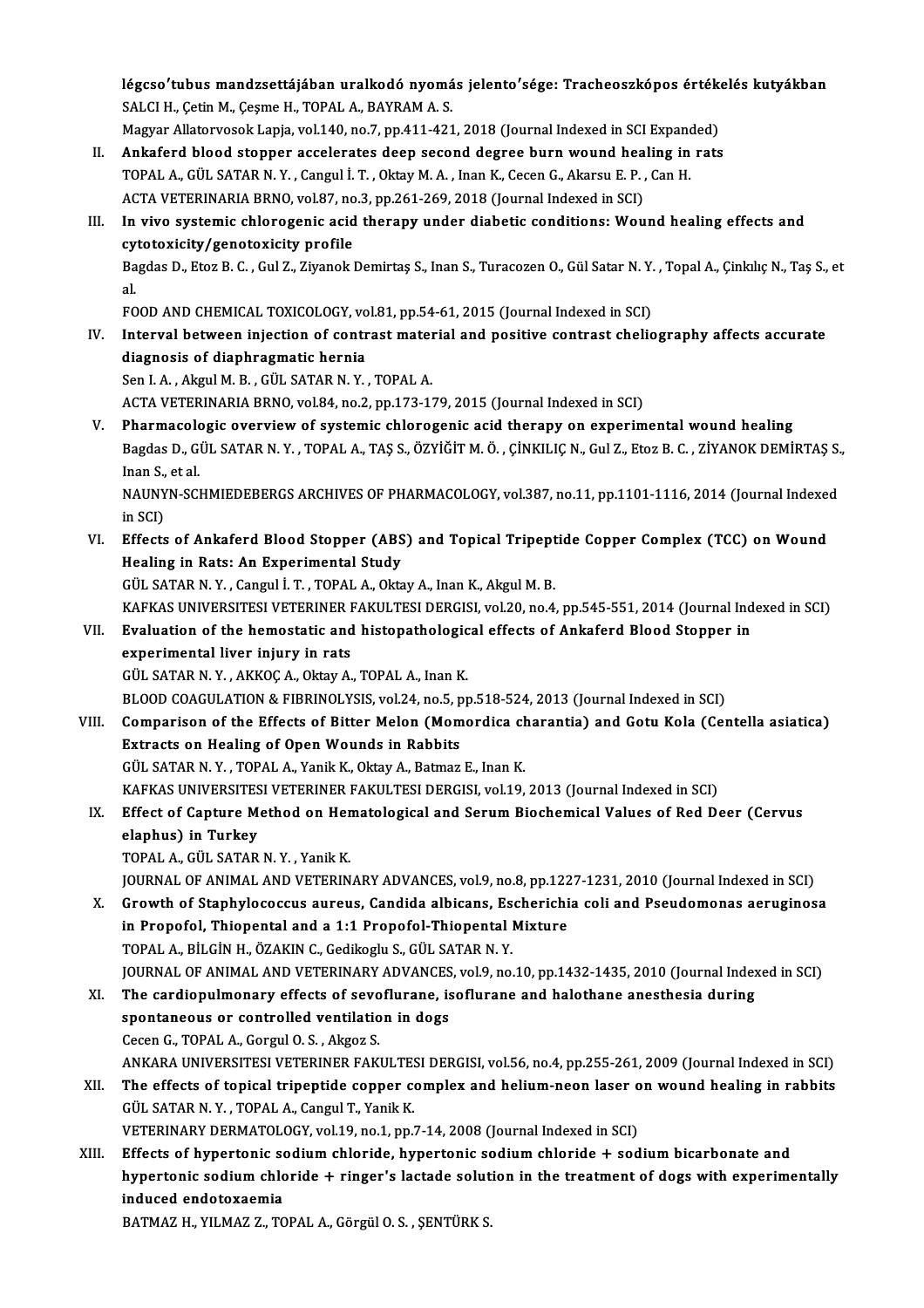# Iurkish Journal of Veterinary and Animal<br>Articles Published in Other Journals

rticles Published in Other Journals<br>I. At ta ocular squamous cell carcinoma<br>ÖZPU CİN S. KAVA M. SÖNMEZ C. TOPAL ( I. At ta ocular squamous cell carcinoma<br>ÖZBİLGİN S. KAYA M. SÖNMEZ G. TOPAL A. U.Ü.Vet.Fak.Derg., vol.10, pp.53-60, 1991 (Other Refereed National Journals)

# o.o.vec.rak.perg., vol.10, pp.53-60, 1991 (other kelereed National Journal)<br>Refereed Congress / Symposium Publications in Proceedings

- efereed Congress / Symposium Publications in Proceedings<br>I. The effects of Tarantula cubensis venom on open wound healing in rats.<br>CULEATARN Y, CANCULLT, TORALA, KUPT H, IDEK V, ÖNELG, ÖZEIRATE C The effects of Tarantula cubensis venom on open wound healing in rats.<br>GÜL SATAR N.Y., CANGÜL İ.T., TOPAL A., KURT H., İPEK V., ÖNEL G., ÖZFIRAT E. C.<br>25thEECAVAEure Congress St. Betareburg, Bussia 4, 07 September 2019, pp The effects of Tarantula cubensis venom on open wound healing in rats.<br>GÜL SATAR N. Y. , CANGÜL İ. T. , TOPAL A., KURT H., İPEK V., ÖNEL G., ÖZFIRAT E. C.<br>25thFECAVAEuro Congress, St. Petersburg, Russia, 4 - 07 September 2 25thFECAVAEuro Congress, St. Petersburg, Russia, 4 - 07 September 2019, pp.648
- II. BİR NİL TİMSAHINDA MİDEDE YABANCI CİSİM OLGUSU<br>CESME H. AKBALA M. SEN S. A. . CİHAN H. TURAL M. TOPAL A. GÜL SATAR N. Y. 15. ULUSAL VETERİNER CERRAHİ KONGRESİ, Turkey, 11 - 14 May 2016 CEȘME H., AKBALA M., ȘEN S. A., CİHAN H., TURAL M., T<br>15. ULUSAL VETERİNER CERRAHİ KONGRESİ, Turkey, 1<br>III. Bir Nil Timsahında Midede Yabancı Cisim Olgusu<br>CESME H. AKBALA M. SEN İ. A., CİHAN H. TUBAL M. T
- ÇEŞMEH.,AKBALAM.,ŞENİ.A. ,CİHANH.,TURALM.,TOPALA.,GÜL SATARN.Y. Bir Nil Timsahında Midede Yabancı Cisim Olgu<br>ÇEŞME H., AKBALA M., ŞEN İ. A. , CİHAN H., TURAL N<br>1. Uluslararası Cerrahi Kongresi, 11 - 14 May 2016<br>Bir atta çağ nalnabra sünaniorda uutuk yarası 1. Uluslararası Cerrahi Kongresi, 11 - 14 May 2016
- IV. Bir atta sağ palpebra süperiorda yırtık yarası Bir atta sağ palpebra süperiorda yırtık yarası<br>Canatan U., TOPAL A., SALCI H.<br>1st International Turkey Veterinary Surgery Congress, 11 - 14 May 2016<br>Interval between injection of contract material and positive cont
- Canatan U., TOPAL A., SALCI H.<br>1st International Turkey Veterinary Surgery Congress, 11 14 May 2016<br>1. Interval between injection of contrast material and positive contrast cheliography affects accurate<br>1. diagnosis of d 1st International Turkey Veterinary Sur<br>Interval between injection of contr<br>diagnosis of diaphragmatic hernia<br>ALTUČ SEN LAMCÜL B. CÜL SATAR N Interval between injection of contrast material<br>diagnosis of diaphragmatic hernia<br>ALTUĞ ŞEN İ., AKGÜL B., GÜL SATAR N. Y. , TOPAL A.<br>22th World Veterinery Congress, İstanbul Turkey, 1 diagnosis of diaphragmatic hernia<br>ALTUĞ ŞEN İ., AKGÜL B., GÜL SATAR N. Y. , TOPAL A.<br>32th World Veterinary Congress, İstanbul, Turkey, 13 - 17 September 2015, pp.44<br>Abdoman taraks sosisi birasındaki yabansı sismin andaskan
- ALTUĞ ŞEN İ., AKGÜL B., GÜL SATAR N. Y. , TOPAL A.<br>32th World Veterinary Congress, İstanbul, Turkey, 13 17 September 2015, pp.44<br>VI. Abdomen-toraks geçişi hizasındaki yabancı cismin endoskopik muayenesi ve operatif g 32th World Veterinary Congress, İstanbul, Turkey, 13 - 17 Se<br>**Abdomen-toraks geçişi hizasındaki yabancı cismin en**<br>CANATAN U., ÇETİN M., SALCI H., TOPAL A., GÜL SATAR N. Y.<br>14 Hlusel Veterinar Carrabi Kanaresi, Antalya Tur Abdomen-toraks geçişi hizasındaki yabancı cismin endoskopik muayenesi ve op<br>CANATAN U., ÇETİN M., SALCI H., TOPAL A., GÜL SATAR N. Y.<br>14. Ulusal Veteriner Cerrahi Kongresi, Antalya, Turkey, 23 - 26 October 2014, pp.199-200

## VII. Enhanced antioxidant defense by Chlorogenic acid. accelerates cutaneous wound healing diabetic<br>rats. 14. U<br>Enha<br>rats.<br>PAČE Enhanced antioxidant defense by Chlorogenic acid. accelerates cutaneous wound healing diabetic<br>rats.<br>BAĞDAŞ D., ETÖZ ÇAM B., GÜL Z., ZİYANOK S., İNAN S., YAŞAR GÜL N., TOPAL A., ÇİNKILIÇ N., TAŞ S., ÖZYİĞİT M. Ö.<br>etel

r<mark>ats.</mark><br>BAĞl<br>et al. BAĞDAŞ D., ETÖZ ÇAM B., GÜL Z., ZİYANOK S., İNAN S., YAŞAR GÜL N., TOPAL A., ÇİNKILIÇ N., TAŞ S., ÖZYİ<br>et al.<br>5th International Congress on Cell Membranes and Oxidative Stress: Focus on Calcium Signaling and TRP<br>ChannelsEt

et al.<br>5th International Congress on Cell Membranes and Oxidative Stress: Focus on Calcium Signaling and TRP<br>Channels5th International Congress on Cell Membranes and Oxidative Stress: Focus on Calcium Signaling and TRP<br>Cha 5th International Congress on Cell Membranes and<br>Channels, Isparta, Turkey, 9 - 12 September 2014<br>Enhanced antioxidant defense by Chloregen Channels5th International Congress on Cell Membranes and Oxidative Stress: Focus on Calcium Signaling and TRP<br>Channels, Isparta, Turkey, 9 - 12 September 2014<br>VIII. Enhanced antioxidant defense by Chlorogenic acid accelera

# Channels, Isparta, Turkey, 9 - 12 September 2014<br>VIII. Enhanced antioxidant defense by Chlorogenic acid accelerates cutaneous wound healing in diabetic<br>rats. Enhanced antioxidant defense by Chlorogenic acid accelerates cutaneous wound healing in diabetic<br>rats.<br>BAĞDAŞ D., ÇAM B., gül yiğitalp z., ZİYANOK S., İNAN S., GÜL SATAR N. Y. , TOPAL A., ÇİNKILIÇ N., TAŞ S., ÖZYİĞİT M.<br>Ö.

r<mark>ats</mark><br>BAĞDAŞ<br>Ö., et al. BAĞDAŞ D., ÇAM B., gül yiğitalp z., ZİYANOK S., İNAN S., GÜL SATAR N. Y. , TOPAL A., ÇİNKILIÇ N., TAŞ S., ÖZYİĞİT M.<br>Ö. , et al.<br>5th International Congress on Cell Membranes and Oxidative Stress: Focus on Calcium Signaling

Ö. , et al.<br>5th International Congress on Cell Membranes a<br>Isparta, Turkey, 9 - 12 September 2014, pp.352<br>Evaluation of the Hemestatie and Histonat 5th International Congress on Cell Membranes and Oxidative Stress: Focus on Calcium Signaling and 1<br>Isparta, Turkey, 9 - 12 September 2014, pp.352<br>IX. Evaluation of the Hemostatic and Histopathological Effects of Ankaferd

# Isparta, Turkey, 9 - 12 September 2014, pp.352<br>Evaluation of the Hemostatic and Histopathological Ef<br>Experimental Liver Injury in Rats.<br>GÜL SATAR N.Y., AKKOÇ A., OKTAY M.A., TOPAL A., İNAN K. Evaluation of the Hemostatic and Histopathological Ef<br>Experimental Liver Injury in Rats.<br>GÜL SATAR N.Y., AKKOÇ A., OKTAY M.A., TOPAL A., İNAN K.

31st World Veterinary Congress, PRAG, 17 - 20 September 2013, pp.49

## GÜL SATAR N. Y. , AKKOÇ A., OKTAY M. A. , TOPAL A., İNAN K.<br>31st World Veterinary Congress, PRAG, 17 - 20 September 2013, pp.49<br>X. Effect of Capture Method on Hematological and Serum Biochemical Values of Red Deer (Cervus<br> **31st World Veterinary<br>Effect of Capture Me<br>Elaphus) in Turkey<br>TOBAL A CÜL SATAP** Effect of Capture Method on Hem<br>Elaphus) in Turkey<br>TOPAL A., GÜL SATAR N.Y., YANIK K.